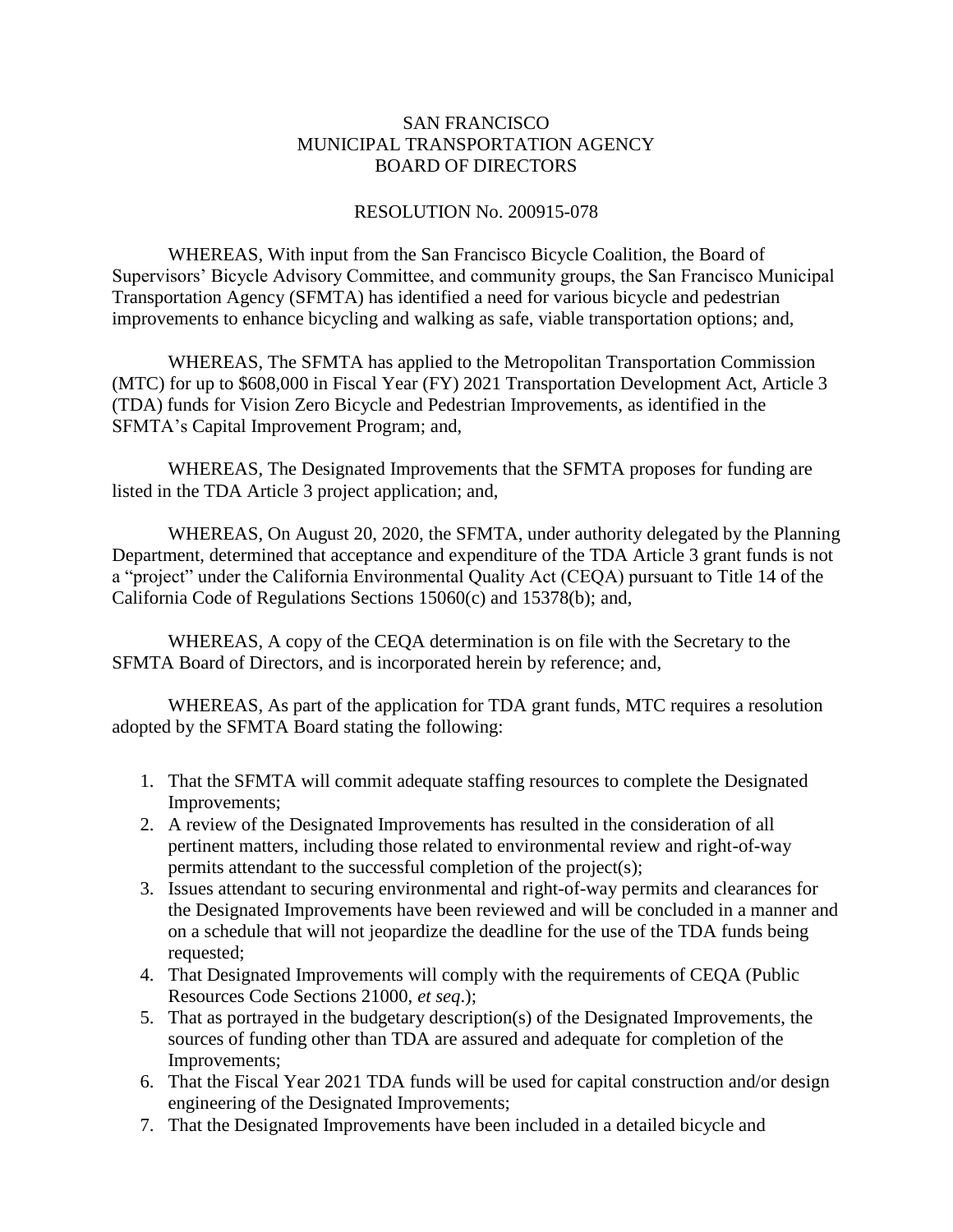pedestrian element included in an adopted capital improvement program or plan;

- 8. That the Designated Improvements will be completed before the funds expire;
- 9. That the Designated Improvements that are bikeways meet mandatory minimum safety design criteria published in Chapter 1000 of the California Highway Design Manual;
- 10. That the SFMTA agrees to maintain, or provide for the maintenance of, the Designated Improvements for the benefit of and use by the public; and

WHEREAS, If any of the projects within the project categories and programs do not receive funding, this will not affect the SFMTA's other projects and programs; now, therefore, be it

RESOLVED, That the SFMTA Board of Directors authorizes the Director of Transportation (or designee), to accept and expend up to \$608,000 in Fiscal Year 2021 Transportation Development Act (TDA) Article 3 funds for Vision Zero Bicycle and Pedestrian Improvements, as set forth in the TDA Article 3 Project Application Form; and be it further

RESOLVED, That the SFMTA Board of Directors, by adopting this resolution, affirms that (1) the SFMTA will commit adequate staffing resources to complete the Designated Improvements; (2) a review of the Designated Improvements has resulted in the consideration of all pertinent matters, including those related to environmental and right-of-way permits and clearances, attendant to the successful completion of the Improvements; (3) issues attendant to securing environmental and right-of-way permits and clearances for the Designated Improvements have been reviewed or will be reviewed and will be concluded in a manner and on a schedule that will not jeopardize the deadline for the use of the TDA funds being requested; (4) the Designated Improvements will comply with the requirements of CEQA, Public Resources Code Sections 21000, *et seq*.); (5) as portrayed in the budgetary description(s) of the Designated Improvements, the sources of funding other than TDA will be assured and adequate for completion of the Improvements; (6) the Fiscal Year 2021 TDA Funds will be used for capital construction and/or design engineering of the Designated Improvements; (7) the designated Improvements have been included in a detailed bicycle and pedestrian element of an adopted bicycle and pedestrian program or plan; (8) the Designated Improvements will be completed before the funds expire; (9) that the Designated Improvements that are bikeways meet mandatory minimum safety design criteria published in Chapter 1000 of the California Highway Design Manual; and (10) the SFMTA agrees to maintain, or provide for the maintenance of, the Designated Improvements for the benefit of and use by the public; and be it further

RESOLVED, That the SFMTA Board recommends that the Board of Supervisors approve the acceptance and expenditure of the aforementioned grant funds as part of a countywide application with San Francisco Public Works; and be it further

RESOLVED, That the SFMTA Board authorizes the Director of Transportation (or his designee) to execute agreements and provide documents required for receipt of these funds, pending approval of the Board of Supervisors; and be it further

RESOLVED, That the Director of Transportation (or his designee) shall transmit a copy of this resolution to the Metropolitan Transportation Commission.